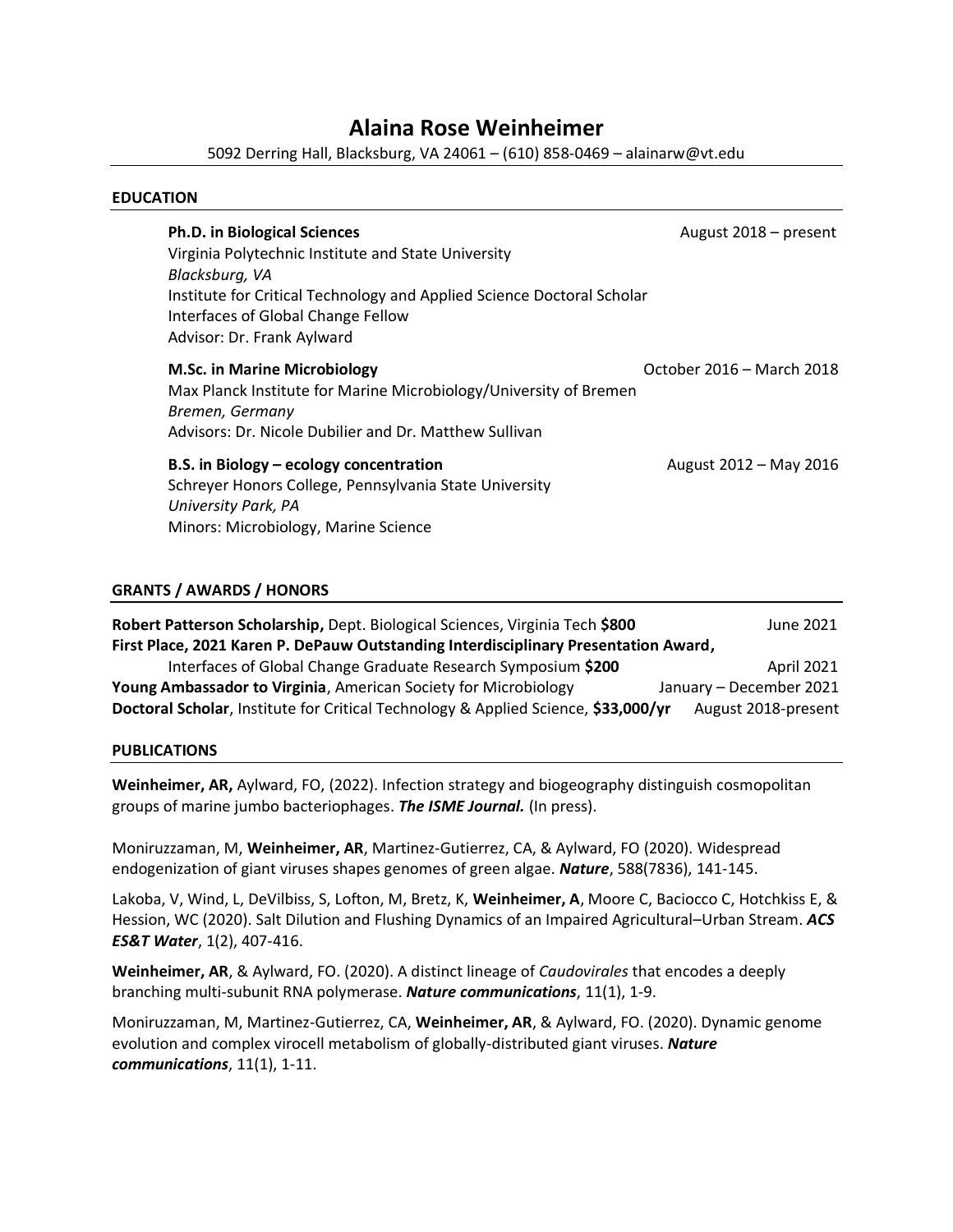Cordes, EE, Auscavitch, S, Baums, IB, Fisher, CR, Girard, F, Gomez, C, McClain-Counts J, Mendlovitz HP, & **Weinheimer, A.** (2016). ECOGIG: Oil spill effects on deep-sea corals through the lenses of natural hydrocarbon seeps and long time series. *Oceanography*, 29(1), 28-29.

# **SELECT POSTERS/PRESENTATIONS**

Weinheimer AR, Scott, J, Leray, M, Aylward FO*., Variation in phage diversity reflects parallel, yet divergent ecosystems along Panama's coasts.* Biological Sciences Research Day. (virtual) Virginia Tech, Blacksburg, VA, USA. February 5, 2022. (oral presentation)

Weinheimer A. R, Aylward FO*., Hidden jumbo phages make waves in the global ocean*. Aquatic Virus Workshop 10. (virtual) Hosted by Kyoto University, Kyoto, Japan. June 27 – July 1, 2021. (pre-recorded oral presentation)

Weinheimer A. R., Aylward F. O., *Hidden jumbo phages make waves in the global ocean*. World Microbe Forum. Virtual hosted by the American Society for Microbiology and the Federation of European Microbiological Societies. June 20 -24, 2021. (ePoster)

Weinheimer A. R., Aylward F. O., *Too big to see: large viruses are overlooked players in the ocean's nutrient cycles.* Interfaces of Global Change Graduate Research Symposium. (virtual) Virginia Tech, Blacksburg, VA, USA. April 23, 2021. (oral presentation) – First Place Presentation

Weinheimer A. R., Aylward F. O., *Ancient origin and acquisition of multi-subunit RNA polymerase by bacteriophages revealed by an RNA polymerase Tree of Life*. International Society of Microbial Ecology Virtual Summit #UnityInDiversity, November 11-12, 2020. (ePoster)

Weinheimer A. R., Aylward F. O*., Ancient Origin and Deep Phylogenetic Placement of Bacteriophage in the Tree of Life*. American Society of Microbiology Microbe Online, 2020. (ePoster)

Weinheimer, A., Navarro-Muñoz, J., Glöckner, F. O., Medema, M., Fernandez-Guerra, F*., Defining gene cluster families from globally-distributed seawater samples using community detection methods*. YOUMARES 8 Conference, Kiel University, Kiel, Schleswig-Holstein, Germany. September 15, 2017. (Presentation)

#### **RESEARCH EXPERIENCE**

| Graduate Research Assistant, Dr. Frank O. Aylward Lab                            | August 2018 - present        |
|----------------------------------------------------------------------------------|------------------------------|
| Dept. of Biological Sciences, Virginia Tech, Blacksburg, VA                      |                              |
| Examining the ecology and evolution of jumbo phage using publicly available<br>- |                              |
| metagenomic data and reference genomes                                           |                              |
| Master's Thesis Research, Dr. Nicole Dubilier Lab and                            | September 2017 – August 2018 |
| Dr. Matthew B. Sullivan Lab                                                      |                              |
| Dept. of Symbiosis, Max Planck Institute of Marine Microbiology                  |                              |
| Bremen, Bremen, Germany                                                          |                              |
| Dept of Microbiology, Ohio State University, Columbus, Ohio, USA                 |                              |
| Explored the virome associated with the symbiosis between deep sea               |                              |
| Bathymodiolus mussels and their chemosynthetic microbial partners, using         |                              |
| metagenomic data                                                                 |                              |
| Research Assistant, Dr. Mónica Medina Lab                                        | August 2015 - April 2017     |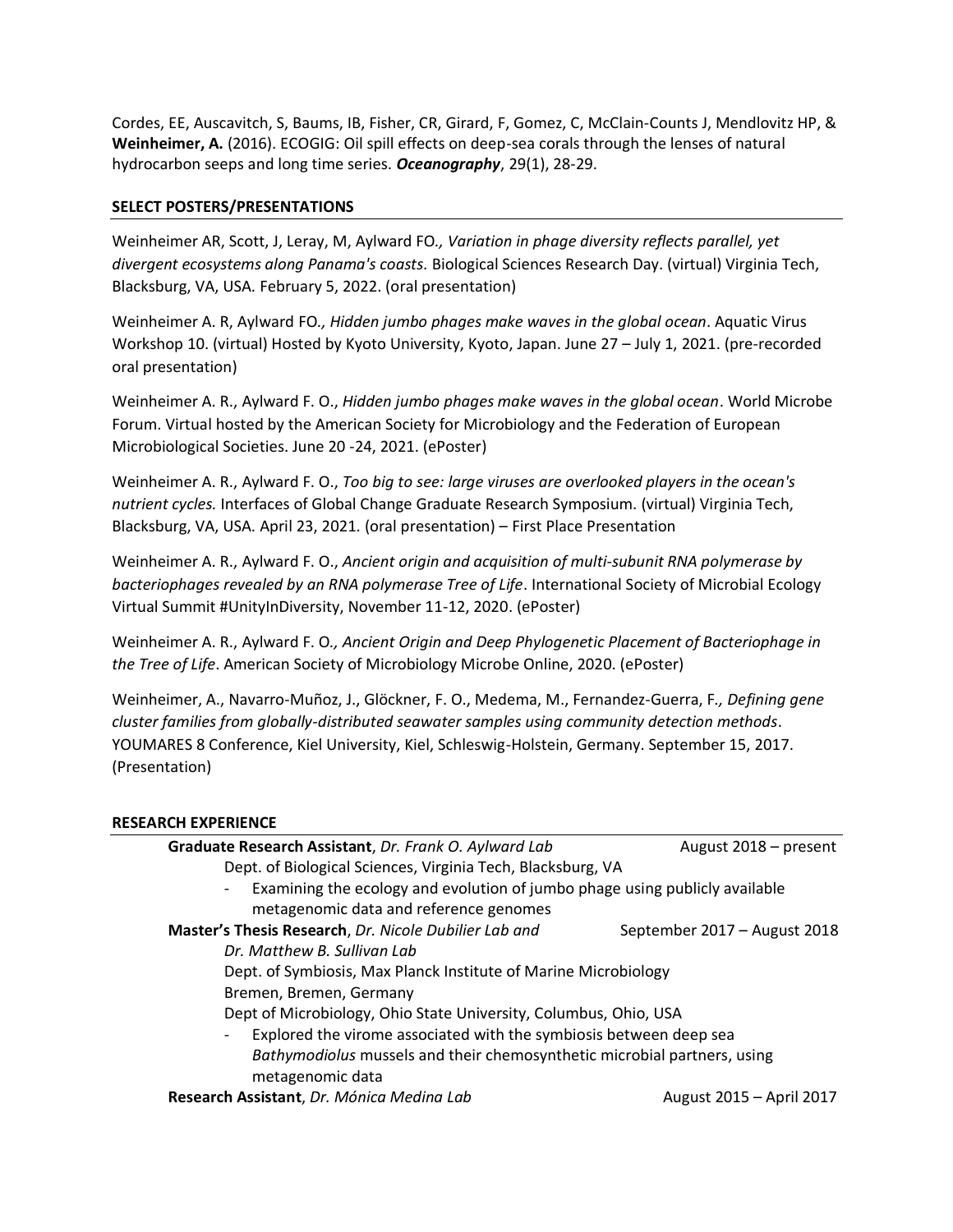| Pennsylvania State University, University Park, PA                                          |                        |
|---------------------------------------------------------------------------------------------|------------------------|
| Analyzed microbial diversity and dynamics associated with strains of                        |                        |
| Symbiodinium                                                                                |                        |
| Assessed the impact of salinity on the composition of the coral<br>$\overline{\phantom{a}}$ |                        |
| microbiome as part of the Global Coral Microbiome Project                                   |                        |
| Research Assistant, Dr. Iliana Baums Lab                                                    | August 2013 - May 2016 |
| Pennsylvania State University, University Park, PA                                          |                        |
| Genotyped Orbicella faveolata larvae and Acropora cervicornis                               |                        |
| larvae and parent individuals, eggs, for separate compatibility                             |                        |
| Extracted DNA from Acropora palmata samples<br>$\overline{\phantom{0}}$                     |                        |
| Extracted RNA from Acropora cervicornis samples<br>$\qquad \qquad \blacksquare$             |                        |
| Thesis research<br>$\overline{\phantom{a}}$                                                 |                        |
| Summer Intern, Dr. Joshua Voss Lab                                                          | May 2015 - July 2015   |
| Harbor Branch Oceanographic Institute, Fort Pierce, FL                                      |                        |
| Compared the microbiomes of Montastraea cavernosa colonies                                  |                        |
| along the St. Lucie Inlet freshwater discharge gradient                                     |                        |
| Photographed images along transect lines in Geyer Bank,<br>$\qquad \qquad \blacksquare$     |                        |
| McGrail Bank, and Bright Bank; Montastraea cavernosa sample                                 |                        |
| processing; species identification for annotation aboard                                    |                        |
| the R/V Manta                                                                               |                        |
| Research Assistant, Dr. Amanda Demopoulos Lab                                               | April 2015 - May 2015  |
| U.S. Geological Society, Gainesville, FL                                                    |                        |
| - processed deep sea sediment from push cores for macrofaunal                               |                        |
| and meiofaunal analyses aboard the first leg of the E/V Nautilus 057                        |                        |
| cruise in the Gulf of Mexico                                                                |                        |
| NSF REU Marine Microbiology Intern, Dr. Kim Ritchie Lab                                     | May 2014 - August 2014 |
| Mote Marine Laboratory, Sarasota, FL                                                        |                        |
| Analyzed the effects of ocean acidification on calcification rates, microbial               |                        |
| communities, respiration and photosynthetic rates, of six different genotypes of            |                        |

### **TEACHING EXPERIENCE**

#### **Teaching Assistant** – Spring 2021

Course: Systems Biology of Genes and Proteins (SYSB 3036), Virginia Tech, VA, USA Held weekly recitation, graded assignments and quizzes, and presented lecture on viral diversity

## **Learning Assistant** – Spring 2016

Course: Principles of Virology (MICRB 4015), Pennsylvania State University, PA, USA Hold exam review sessions, assist exam development

*Acropora cervicornis*, staghorn coral

#### **MENTORING EXPERIENCE**

- **Undergraduate,** Riley Wilson (January 2021 present); providing guidance on coding and analyses for senior project required by the Systems Biology program; comparing bacteriophage genomes based on shared genes
- **Undergraduate**, Meagen Todd (now graduate student at Wake Forest University), 2019 2020 taught network analyses and genome annotation to study prophage of *Clostridium*